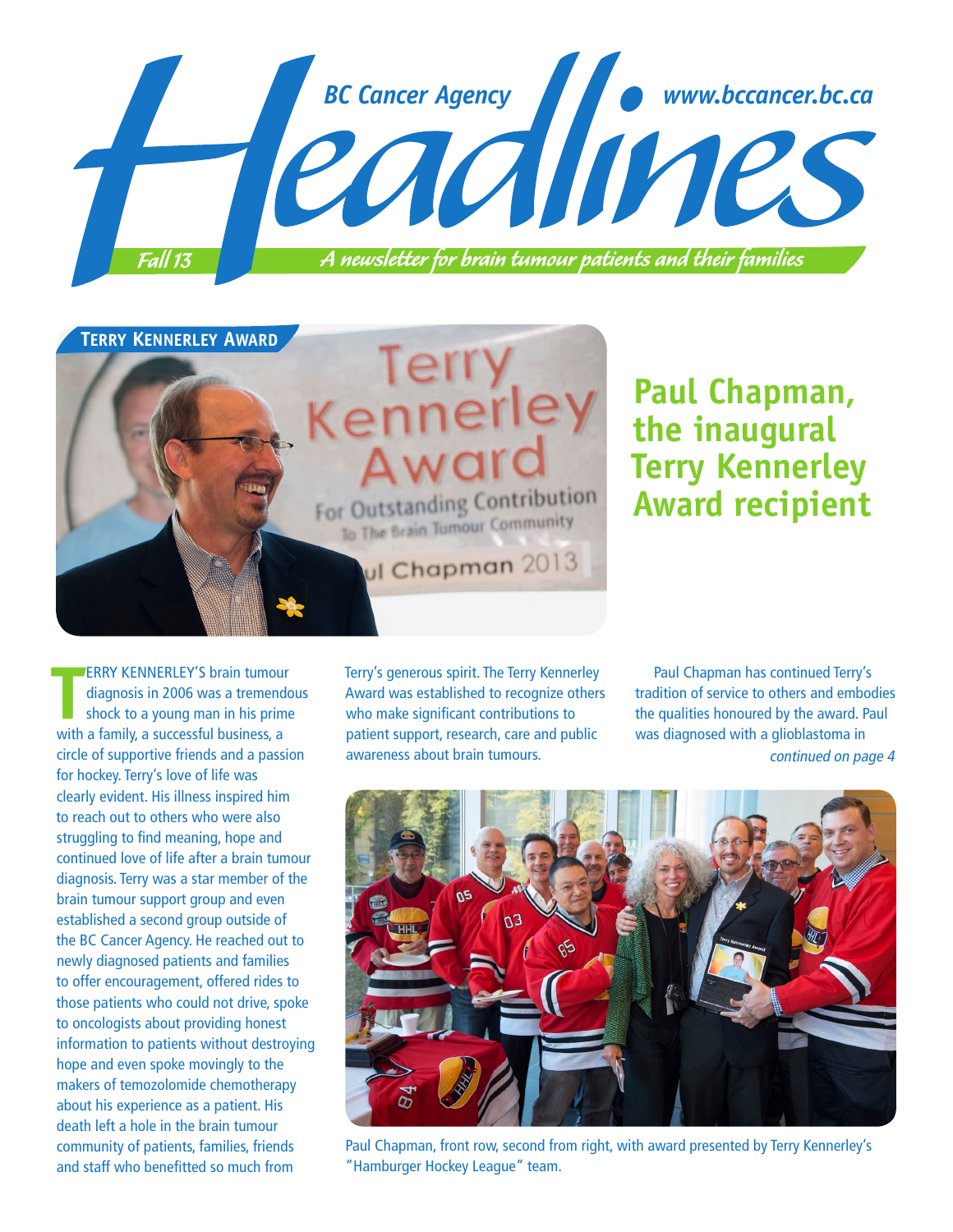### **A new treatment for anxiety and depression in brain tumour survivors**

Dr. Douglas Ozier

**EPRESSION AND ANXIETY are common challenges for** people diagnosed with brain tumours. The rate of depression in patients with brain tumours is about 6 times greater than in the general population. Similarly, anxiety is more common in the brain tumour population than in the general population. There are likely many reasons for this, including tumour effects, possible treatment side effects, and of course, the understandable stress that comes with facing such a profound health challenge. Unfortunately, there has been little work done to develop psychological interventions to address this distressing problem.

Research suggests that variability in the heart's rhythm promotes a more effective autonomic nervous system (ANS). The ANS is believed to play an important role in depression. Studies have shown that it is possible to "exercise" the ANS by inducing varying rates of the heart beat. In turn, this increased ANS efficiency is believed to facilitate an improved response to stress. In support of these ideas, numerous researchers have shown that those who learn the techniques of Heart Rate Variability Biofeedback (HRVB) and practice the relevant breathing exercises once a day for 8 weeks can significantly improve a variety of symptoms including those related to depression, anxiety, pain, and insomnia.

HRVB has been tested in a variety of patient populations, but never with brain tumour patients. Given its evident promise and straightforward nature, Drs. Douglas Ozier from the BC Cancer Agency and Wolfgang Linden from the UBC Department of Psychology are currently conducting a study that will test the ability of HRVB to lessen symptoms of anxiety and depression in brain tumour survivors.



Figure 1: Patient is breathing at 13.33 breaths per minute. Her breath and heart rate are not synchronized and her heart beat is only varying from 57-60 beats per minute.



Dr. Ozier teaching the Heart Rate Variability Biofeedback technique

During this intervention, individuals are given real time, computerized feedback about the way that their breathing is affecting variation in the speed of their heart beat. Using this feedback, they can quickly learn to comfortably breathe in an effortless, diaphragmatic way while also breathing at a very slow pace (from around the usual 15 breaths per minute all the way down to around 5 breaths per minute). In the images below, the blue lines represent the breathing pattern and the red lines represent the heart rate.

**You may qualify to participate in this research study if you:**

- Are at least 19 years of age
- Are living with a primary brain tumour (grades 2, 3 or 4)
- Have not undergone any major treatment (chemotherapy, radiation, surgery) in the **last three months**
- Are currently experiencing symptoms of anxiety (such as having a racing heart, feeling nervous, or having repetitive and scary



Figure 2: Patient is breathing at only 4.69 breaths per minute and in a relaxed, smooth manner. His breath and heart rate are now synchronized and his heart beat is varying all the way from 60-85 beats a minute.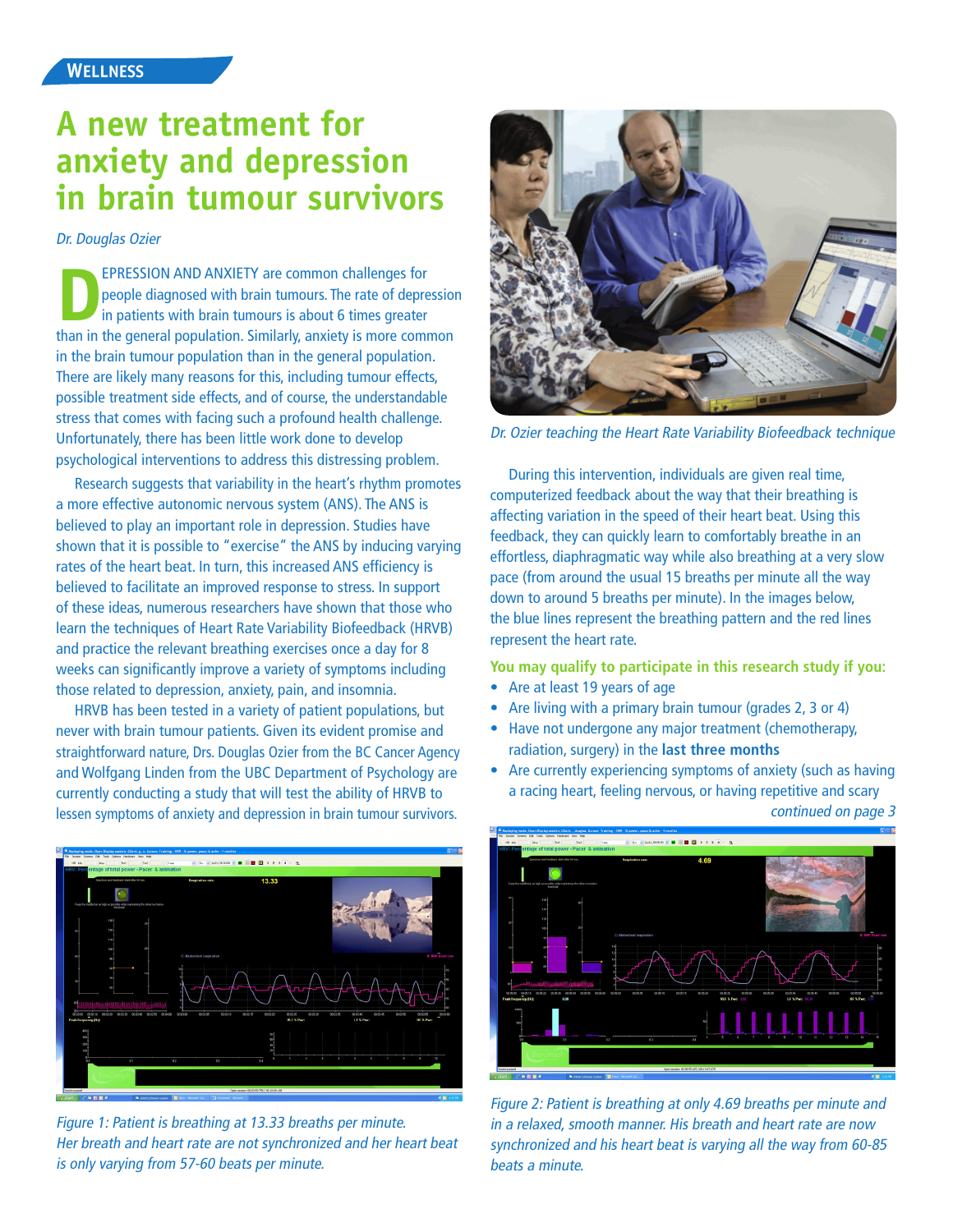### **Dexamethasone**

EXAMETHASONE (Decadron®)<br>
is a steroid medication that has<br>
powerful anti-inflammatory and<br>
immunosupprossent activities Steroids is a steroid medication that has powerful anti-inflammatory and immunosuppressant activities. Steroids are lipids (fats) that possess a certain chemical structure. They occur naturally in plants and animals or may be made in a laboratory. Examples of steroids include cholesterol, hormones and some drugs. Dexamethasone is similar to a natural hormone called cortisol which is produced by the adrenals, two small glands which sit on top of the kidneys. Dexamethasone is commonly used in cancer treatment. For example, it may be used to prevent nausea associated with chemotherapy, to stimulate appetite and energy, or even as a treatment for some forms of cancer.

Brain tumours are often associated with swelling and inflammation in the brain, leading to headache, nausea, weakness, and other problems depending on the precise location of the tumour. Dexamethasone is extremely effective in treating brain swelling that may occur during radiotherapy or when tumour cells are actively dividing. Relief from headache may occur within a few hours, but the full effect of dexamethasone can take 24-72 hours. Unfortunately, this miraculous effect has a downside in the form of a host of potential side effects from dexamethasone.

To prevent side effects, dexamethasone is used for as short a time, in as low a dose as possible. Adrenal gland production of cortisol ceases when you take dexamethasone. For this reason, a person must be tapered off the drug

slowly. This allows the adrenal glands to begin production of the natural hormone again. Coming off the drug too rapidly may result in signs of steroid withdrawal such as headache, fatigue, and muscle or joint pains. Be sure to let your oncologist or nurse know if you're running out of dexamethasone so that they can guide you with a tapering schedule or provide a refill of the prescription if you are to continue taking the drug. Also, be sure to report all symptoms and side effects so that these can be treated.

The many complications of dexamethasone treatment have prompted an interest in alternative approaches to treating brain swelling. So far, an equivalent response from another drug has been hard to find. The drug bevacizumab (Avastin®) is used to treat brain tumours and works by pruning off leaky blood vessels supplying tumour growth. As a result, tumour cells are deprived of nourishment and swelling is also arrested.

**Treatment for anxiety and depression** continued from page 2

thoughts) or symptoms of depression (such as feeling blue, or having lost interest in things that you usually care about or enjoy)

**If you participate you will:**

• Come to the BC Cancer Agency Vancouver Centre (600 West 10th Avenue) once a week for a period of 8 weeks

#### Dexamethasone side effects:

- Weight gain
- Muscle weakness, especially in the leas
- Mood disturbances
- Sleeplessness and agitation
- Poor wound healing
- Skin thinning and breakdown
- Weakened bones
- Diabetes
- Stomach ulcers
- **Infections**

Unfortunately bevacizumab infusions are extremely expensive and also may be associated with potentially lethal side effects, so it's hard to justify the use of bevacizumab for brain swelling alone.

For more information about dexamethasone see: www.bccancer.bc.ca/HPI/DrugDatabase/ DrugIndexPt/default.htm#D

- Have one to one meetings with Dr. Ozier
- Be taught to breathe in a special way
- Be asked to practice this breathing technique for 20 minutes a day

If you think you might qualify and are interested in participating, please call Dr. Ozier at 604.877.6000 ext 672185 or email dozier@bccancer.bc.ca

For more information about this study see: http://clinicaltrials.gov/show/NCT01772498

This newsletter is published though the generous support of the BCCA Neuro-oncology Fund. For more information about how you can support enhanced patient care, patient information and brain tumour research, please contact Sharon Kennedy at the BC Cancer Foundation, 604 877 6160 or 1 888 906 2873 or skennedy@bccancer.bc.ca

**Editions of Headlines are also available as a pdf download at:**  www.bccancer.bc.ca/PPI/copingwithcancer/specificresources/ Neurooncology.htm

**If you would like to submit an article, ask a question, or serve on our patient and family editorial board, please contact Rosemary Cashman at rcashman@bccancer.bc.ca or 604 877 6072 (phone) 604 877 6180 (fax).**

All content by Rosemary Cashman unless otherwise specified.